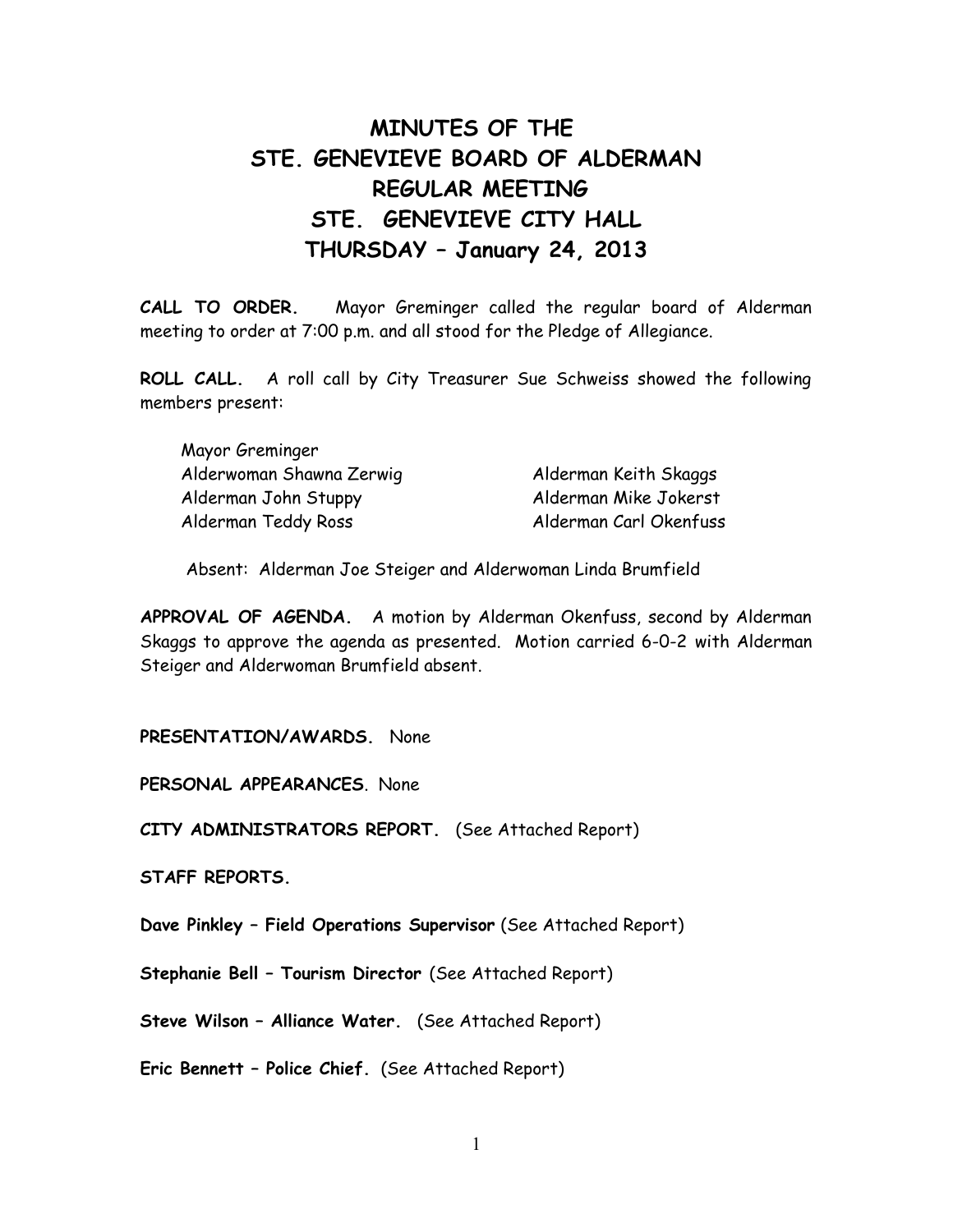**Mick Schwent – Fire Chief.** (See Attached Report)

**COMMITTEE REPORTS. None**

**CONSENT AGENDA.** 

**Minutes Board of Aldermen Regular Session – January 10, 2013.** A motion by Alderman Ross, second by Alderman Stuppy to approve the minutes of the Ste. Genevieve Board of Aldermen Meeting from January 10, 2013. Motion carried 6-0-2 with Alderman Steiger and Alderwoman Brumfield absent.

**Minutes Board of Aldermen Closed Session – January 10, 2013.** A motion by Alderman Ross, second by Alderman Stuppy to approve the minutes of the Ste. Genevieve Board of Aldermen Closed Session from January 10, 2013. Motion carried 6-0-2 with Alderman Steiger and Alderwoman Brumfield absent.

**Minutes Board of Aldermen Special Session – January 16, 2013.** A motion by Alderman Skaggs, second by Alderman Okenfuss to approve the minutes of the Ste. Genevieve Board of Aldermen Special Session from January 16, 2013. Motion carried 6-0-2 with Alderman Steiger and Alderwoman Brumfield absent.

**Financial Report – December, 2012.** A motion by Alderman Skaggs, second by Alderman Okenfuss to approve the Financial Report for December, 2012. Motion carried 6-0-2 with Alderman Steiger and Alderwoman Brumfield absent.

**RESOLUTION NO. 2013 – 10. A RESOLUTION APPOINTING MARK FALLERT TO THE STE. GENEVIEVE INDUSTRIAL DEVELOPMENT AUTHORITY BOARD.** A motion by Alderman Okenfuss, second by Alderman Ross to approve Resolution 2013-10. Motion carried 6-0-2 with Alderman Steiger and Alderwoman Brumfield absent.

**RESOLUTION NO. 2013 – 11. A RESOLUTION APPOINTING LEO "CHIPPER" BASLER TO THE STE. GENEVIEVE INDUSTRIAL DEVEL.OPMENT AUTHORITY BOARD.** A motion by Alderman Skaggs, second by Alderman Stuppy to approve Resolution 2013-11. Motion carried 6-0-2 with Alderman Steiger and Alderwoman Brumfield absent.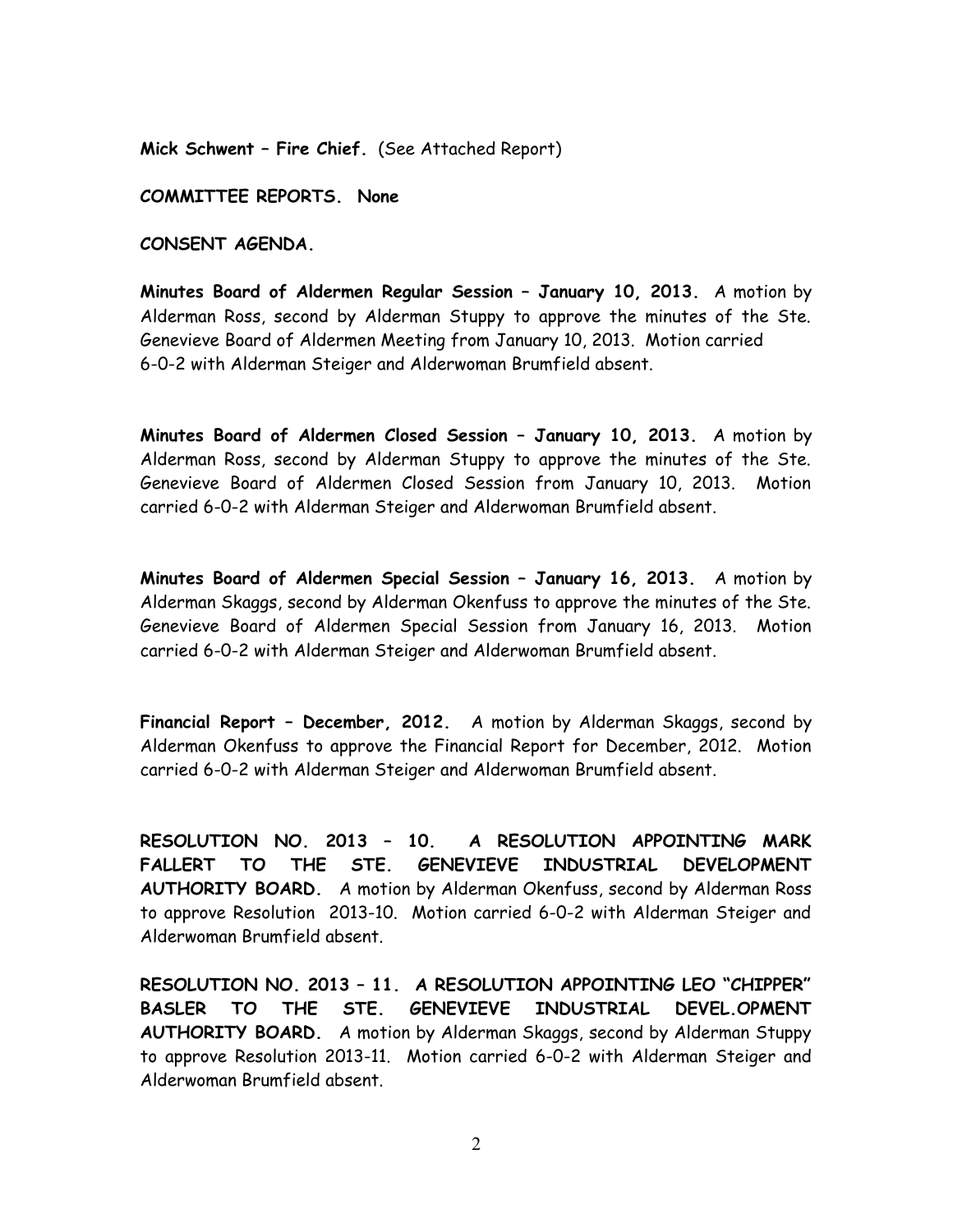**RESOLUTION 2013-12. A RESOLUTION OF THE CITY OF STE. GENEVIEVE, MISSOURI AUTHORIZING THE MAYOR TO SIGN AN AMENDED FINANCIAL ASSISTANCE CONTRACT FROM THE DEPARTMENT OF NATURAL RESOURCES FOR A NO-COST TIME EXTENSION THAT CHANGES THE PROJECT AND BUDGET PERIODS FOR THE FINANCIAL ASSISTANCE FOR ENGINEERING SERVICES FROM THE FEDERAL DRINKING WATER STATE REVOLVING FUND.** A motion by Alderman Okenfuss, second by Alderman Skaggs to approve Resolution 2013-12. Motion carried 6-0-2 with Alderman Steiger and Alderwoman Brumfield absent.

# **OLD BUSINESS - None**

# **NEW BUSINESS**

**BILL NO. 3903. AN ORDINANCE OF THE CITY OF STE. GENEVIEVE, MISSOURI AUTHORIZING THE MAYOR TO ENTER INTO AN AGREEMENT WITH THE MISSOURI HIGHWAYS AND TRANSPORTATION COMMISSION.** 1<sup>st</sup> READING. A motion by Alderman Jokerst, second by Alderman Stuppy, Bill No. 3903 was placed on its first reading, read by title only, considered and passed with a 6-0-2 vote of the Board of Aldermen with Alderman Steiger and Alderwoman Brumfield absent.

**PUBLIC COMMENTS – None**

**OTHER BUSINESS - None** 

### **MAYOR/BOARD OF ALDERMEN COMMUNICATION - None**

**EXECUTIVE/CLOSED SESSION.** A motion by Alderman Jokerst, second by Alderman Skaggs to go into closed session to discuss Real Estate issues. Motion carried 6-0-2 with the following roll call vote: Ayes: Alderman Skaggs, Alderwoman Zerwig, Alderman Stuppy, Alderman Jokerst, Alderman Okenfuss, and Alderman Ross. Nays: None. Absent: Alderman Steiger and Alderwoman Brumfield 7:35 p.m. A motion by Alderman Okenfuss, second by Alderwoman Zerwig to come out of closed session. Motion carried 6-0-2 with the following roll call vote: Ayes: Alderman Skaggs, Alderwoman Zerwig, Alderman Stuppy, Alderman Jokerst, Alderman Okenfuss, , and Alderman Ross. Nays: None. Absent: Alderman Steiger and Alderwoman Brumfield 8:15 p.m.